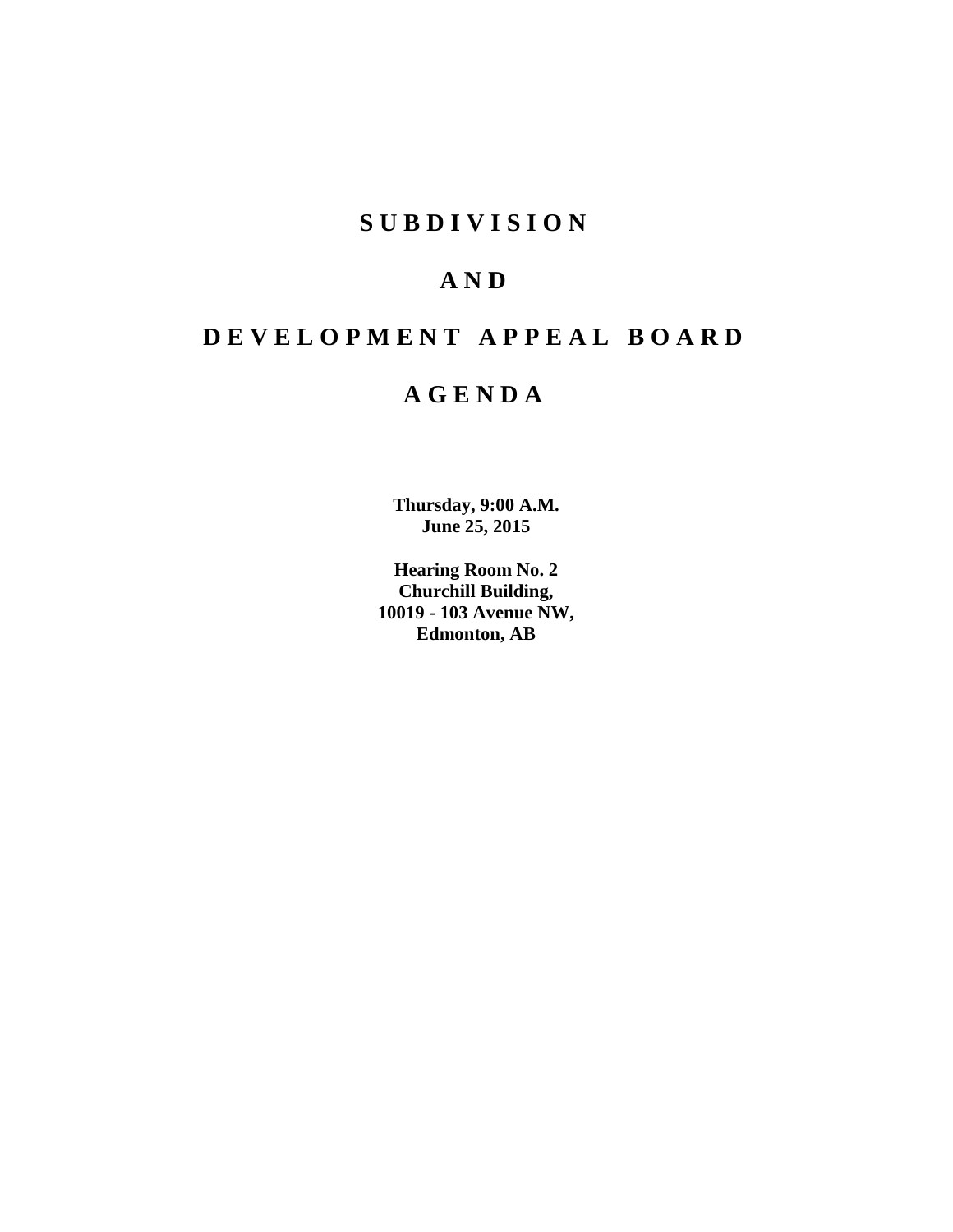## **SUBDIVISION AND DEVELOPMENT APPEAL BOARD HEARING ROOM NO. 2**

|   | 9:00 A.M.    | $SDAB-D-15-127$ | Construct an Accessory Building (gazebo,<br>hexagonal shape, sides 2.05m in length), and to<br>install a hot tub $(2.35m \times 2.35m)$ , existing<br>without permits. |
|---|--------------|-----------------|------------------------------------------------------------------------------------------------------------------------------------------------------------------------|
|   |              |                 | 8334 - Shaske Crescent NW<br>Project No.: 146826062-002                                                                                                                |
| H | $11:00$ A.M. | $SDAB-D-15-135$ | Operate a Major Home Based Business<br>(Painting Contractor)                                                                                                           |
|   |              |                 | 11614 - 76 Avenue NW<br>Project No.: 170516099-001                                                                                                                     |
|   | NOTE:        |                 | Unless otherwise stated, all references to "Section numbers" refer to<br>the authority under the Edmonton Zoning Bylaw 12800.                                          |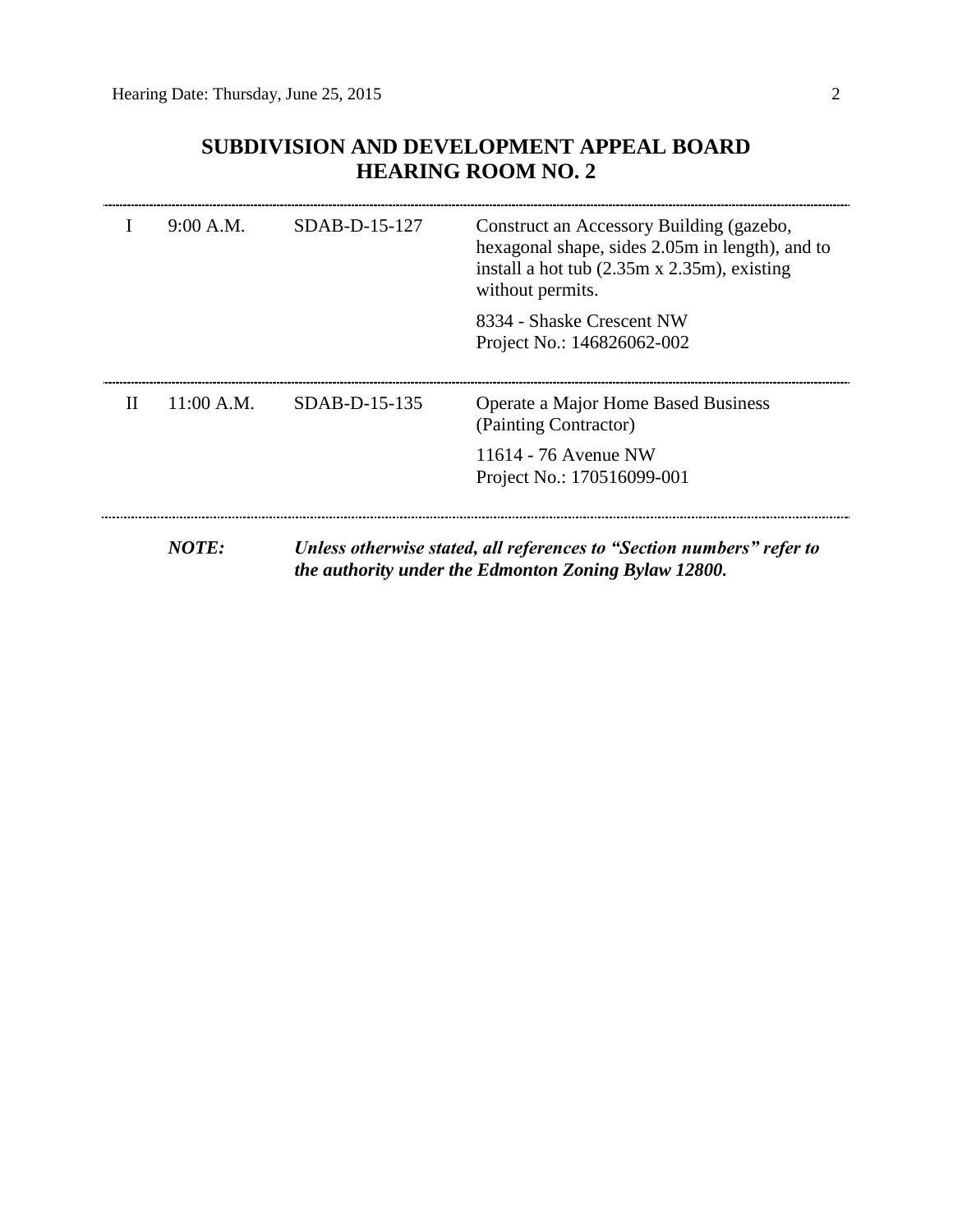| <b>ITEM I: 9:00 A.M.</b>                               | FILE: SDAB-D-15-127                                                                                                                                            |  |
|--------------------------------------------------------|----------------------------------------------------------------------------------------------------------------------------------------------------------------|--|
| AN APPEAL FROM THE DECISION OF THE DEVELOPMENT OFFICER |                                                                                                                                                                |  |
| <b>APPELLANT:</b>                                      |                                                                                                                                                                |  |
| <b>APPLICATION NO.:</b>                                | 146826062-002                                                                                                                                                  |  |
| <b>APPLICATION TO:</b>                                 | Construct an Accessory Building (gazebo,<br>hexagonal shape, sides 2.05m in length),<br>and to install a hot tub (2.35m x 2.35m),<br>existing without permits. |  |
| <b>DECISION OF THE</b><br>DEVELOPMENT AUTHORITY:       | Refused                                                                                                                                                        |  |
| <b>DECISION DATE:</b>                                  | May 6, 2015                                                                                                                                                    |  |
| <b>DATE OF APPEAL:</b>                                 | May 20, 2015                                                                                                                                                   |  |
| MUNICIPAL DESCRIPTION<br>OF SUBJECT PROPERTY:          | 8334 - Shaske Crescent NW                                                                                                                                      |  |
| <b>LEGAL DESCRIPTION:</b>                              | Plan 0524449 Blk 89 Lot 11                                                                                                                                     |  |
| ZONE:                                                  | <b>RSL Residential Small Lot Zone</b>                                                                                                                          |  |
| <b>OVERLAY:</b>                                        | N/A                                                                                                                                                            |  |
| <b>STATUTORY PLAN:</b>                                 | N/A                                                                                                                                                            |  |

### DEVELOPMENT OFFICER'S DECISION

REFUSED - The proposed development is refused for the following reasons:

Section 50.3(4)(c) The minimum side yard must be 0.9m for Accessory buildings, the existing setback is 0.12m. This is a deficiency of 0.78m.

#### APPELLANT'S SUBMISSION

The existing structure has been in existence for a number of years prior to the current neighbour acquiring her property. The second previous owner helped construct the structure as he was of the opinion that it did not impede or affect the use and enjoyment of his property given that the properties in question are acreages.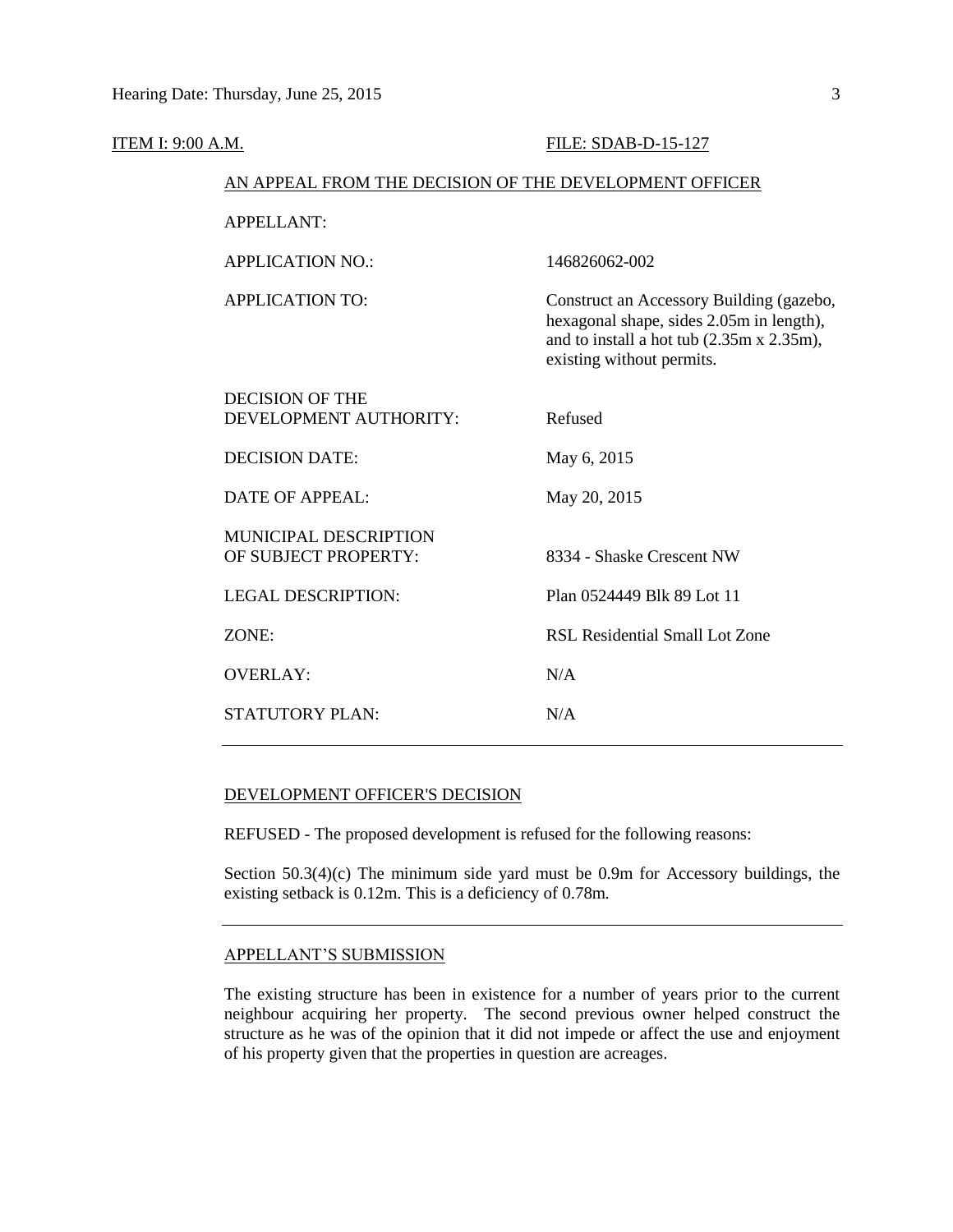The attached current neighbour purchased her property with the full knowledge and visual inspection of the existence of the structure in question in its current location and this action on her part is acceptance of the structure as it currently exists.

The structure in question does not affect the use and enjoyment of attached neighbours.

The deficiency in question is minimal when taken into account of the location of other buildings on the acreages involved.

#### SUBDIVISION AND DEVELOPMENT APPEAL BOARD OFFICER'S COMMENTS

The Subdivision and Development Appeal Board at a hearing on June 3, 2015, made and passed the following motion:

"that the appeal hearing be scheduled for June 25, 2015, at the written request of the Appellant."

**Single Detached Housing** is a Permitted Use in the RSL Residential Small Lot Zone, Section 115.2(4).

Section 50.1(2) states Accessory Uses and Buildings are permitted in a Zone when Accessory to a principal Use which is a Permitted Use in that same Zone and for which a Development Permit has been issued.

Section 50.3(4)(b) states an Accessory Building or structure shall be located not less than 0.9 metres from the Side Lot Line.

### **The Development Officer determined the proposed (gazebo) Accessory building is 0.12 metres from the (east) Side Lot Line and is deficient in the minimum required Setback by 0.78 metres.**

The Real Property Report prepared by Stantec Geomatics Ltd. dated January 31, 2007 with subsequent amendments on October 22, 2007 and April 15, 2013 indicates the Site has a (north) Site Width of 10.97 metres, and a (west) Site Depth of 35.01 metres. The existing Gazebo is located 0.12 metres from the (east) Side Lot Line and 4.17 metres from the (south) Rear Lot Line.

Under Section 6.1(2), **Accessory** means, when used to describe a Use or building, a Use or building naturally or normally incidental, subordinate, and exclusively devoted to the principal Use or building, and located on the same lot or Site.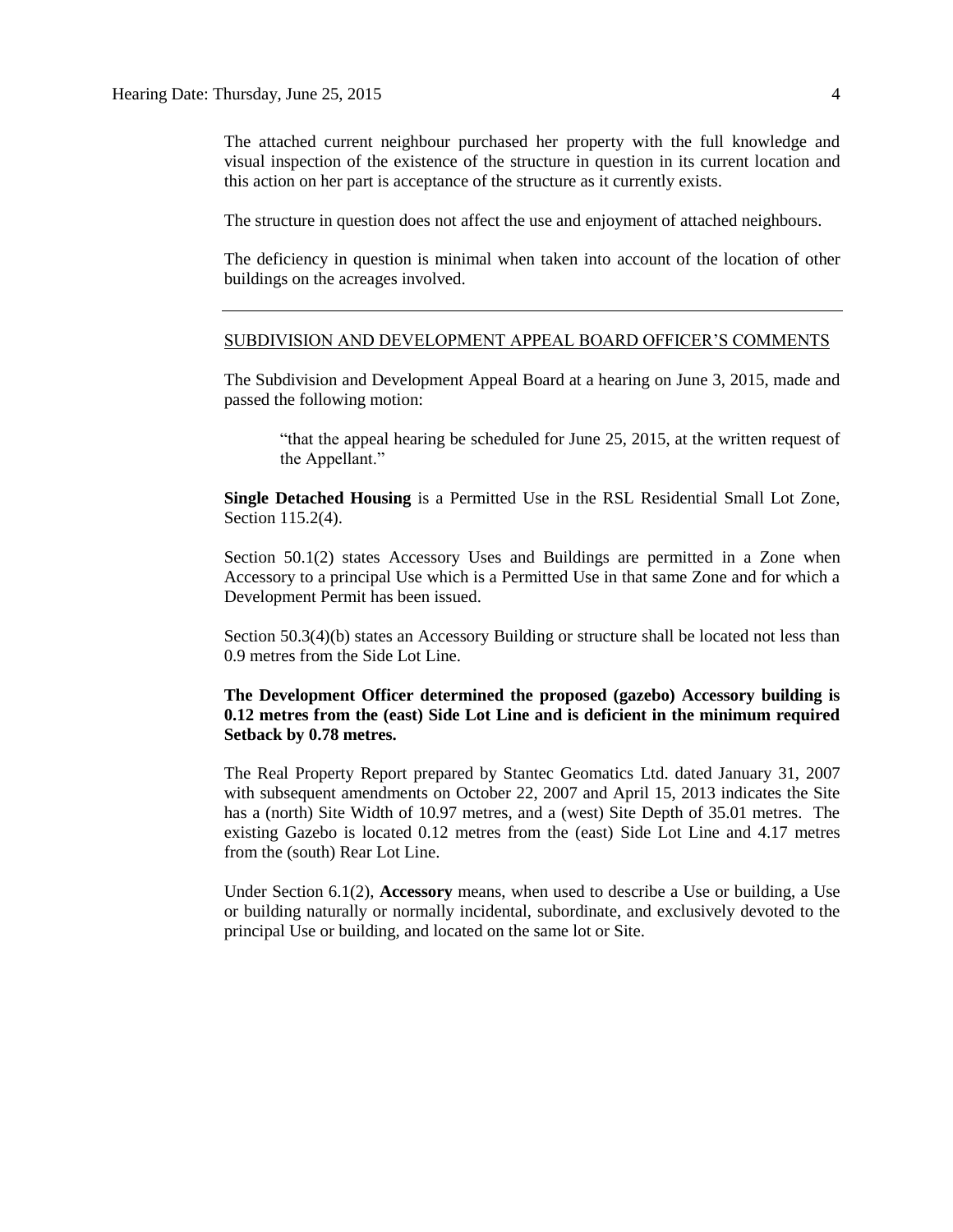

Under Section 6.1(86), **Side Lot Line** means the property line of a lot other than a Front Lot Line or Rear Lot Line.

Section 115.1 states the purpose of this Zone is to provide for smaller lot Single Detached Housing with attached Garages in a suburban setting that provides the opportunity for the more efficient utilization of undeveloped suburban areas and includes the opportunity for Secondary Suites.

### NOTICE TO APPLICANT/APPELLANT

Provincial legislation requires that the Subdivision and Development Appeal Board issue its official decision in writing within fifteen days of the conclusion of the hearing. Bylaw No. 11136 requires that a verbal announcement of the Board's decision shall be made at the conclusion of the hearing of an appeal, but the verbal decision is not final nor binding on the Board until the decision has been given in writing in accordance with the Municipal Government Act.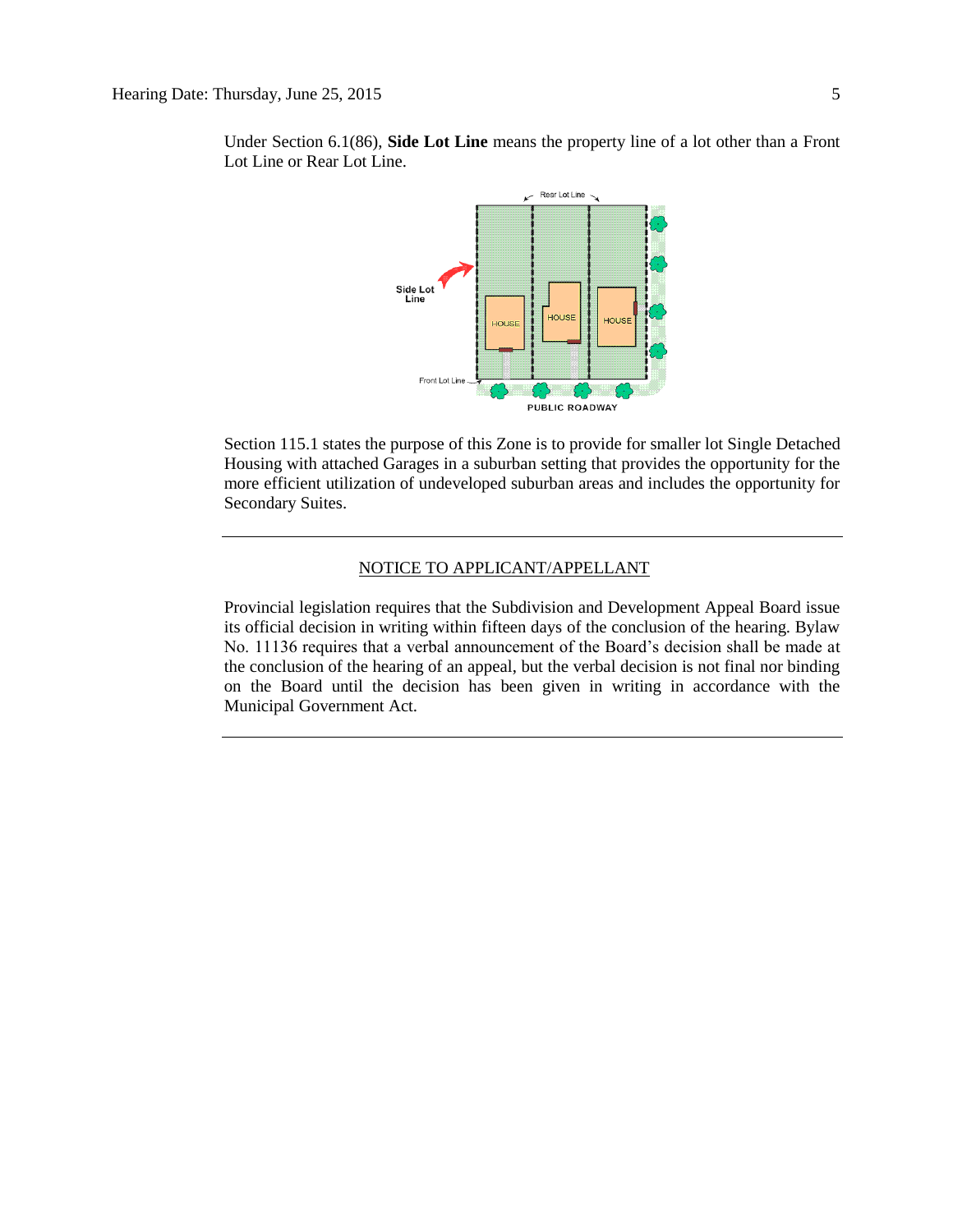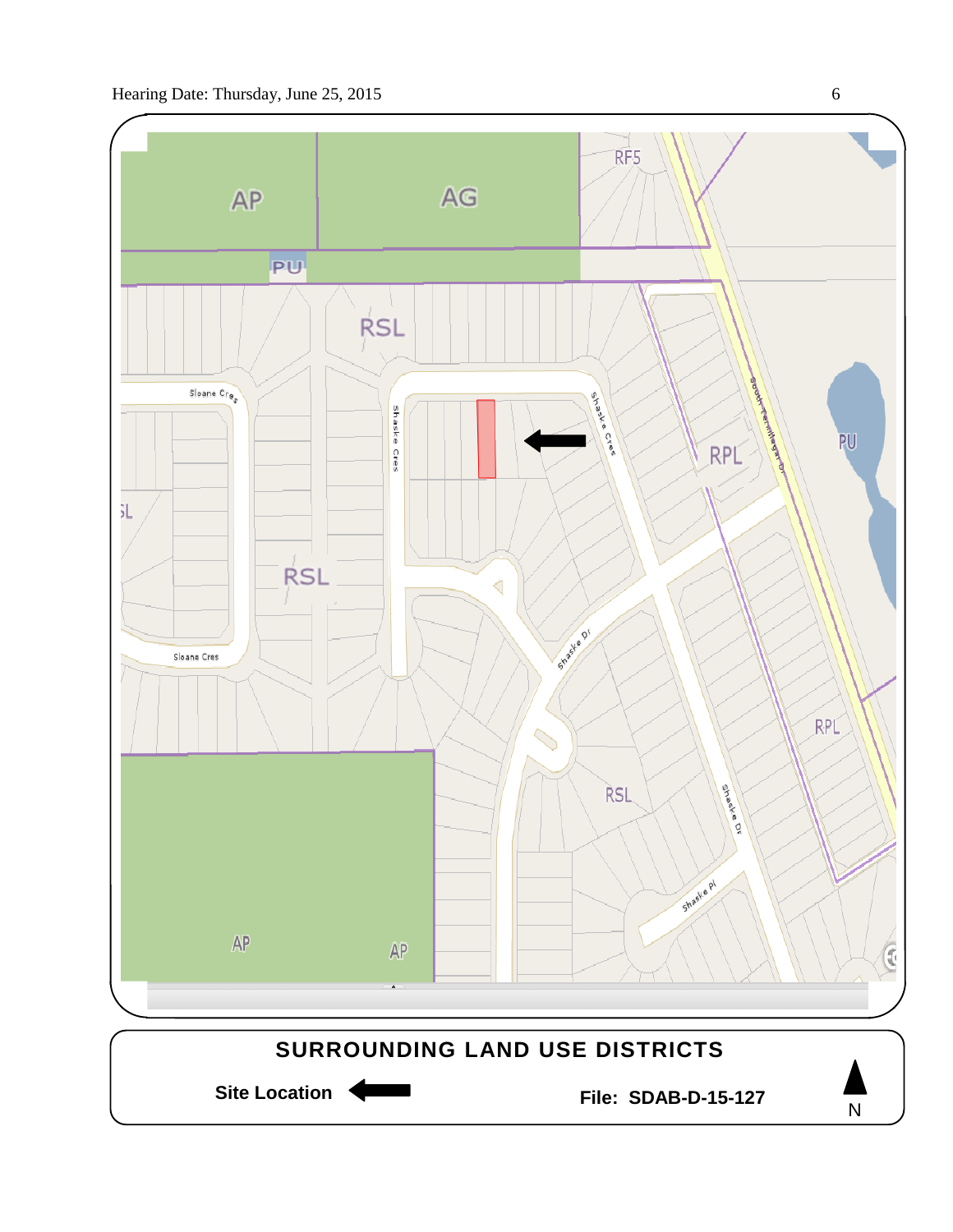| <b>ITEM II: 11:00 A.M.</b> |                                                        | FILE: SDAB-D-15-135                                          |  |
|----------------------------|--------------------------------------------------------|--------------------------------------------------------------|--|
|                            | AN APPEAL FROM THE DECISION OF THE DEVELOPMENT OFFICER |                                                              |  |
|                            | <b>APPELLANT:</b>                                      |                                                              |  |
|                            | <b>APPLICATION NO.:</b>                                | 170516099-001                                                |  |
|                            | <b>APPLICATION TO:</b>                                 | Operate a Major Home Based Business<br>(Painting Contractor) |  |
|                            | <b>DECISION OF THE</b><br>DEVELOPMENT AUTHORITY:       | Refused                                                      |  |
|                            | <b>DECISION DATE:</b>                                  | May 8, 2015                                                  |  |
|                            | <b>DATE OF APPEAL:</b>                                 | May 28, 2015                                                 |  |
|                            | <b>MUNICIPAL DESCRIPTION</b><br>OF SUBJECT PROPERTY:   | 11614 - 76 Avenue NW                                         |  |
|                            | <b>LEGAL DESCRIPTION:</b>                              | Plan 1367HW Blk 16 Lot 23                                    |  |
|                            | ZONE:                                                  | RF1 Single Detached Residential Zone                         |  |
|                            | <b>OVERLAY:</b>                                        | Mature Neighbourhood Overlay                                 |  |
|                            | <b>STATUTORY PLAN:</b>                                 | McKernan/Belgravia Area Redevelopment<br>Plan                |  |
|                            |                                                        |                                                              |  |

#### DEVELOPMENT OFFICER'S DECISION

REFUSED - The proposed development is refused for the following reasons:

1. Section 75.5: There shall be no outdoor business activity, or outdoor storage of material or equipment associated with the business. Indoor storage related to the business activity shall be allowed in either the Dwelling or Accessory buildings.

- Applicant has applied to store business material outside in an enclosed trailer parked on site.

2. Section 75.10: A Major Home Based Business shall not be allowed within the same principal Dwelling containing a Secondary Suite or within the same Site containing a Garage Suite or a Garden Suite and an associated principal Dwelling, unless the Home Based Business is a Bed and Breakfast Operation and the Secondary Suite or the Garage Suite or the Garden Suite is an integral part of the Bed and Breakfast Operation.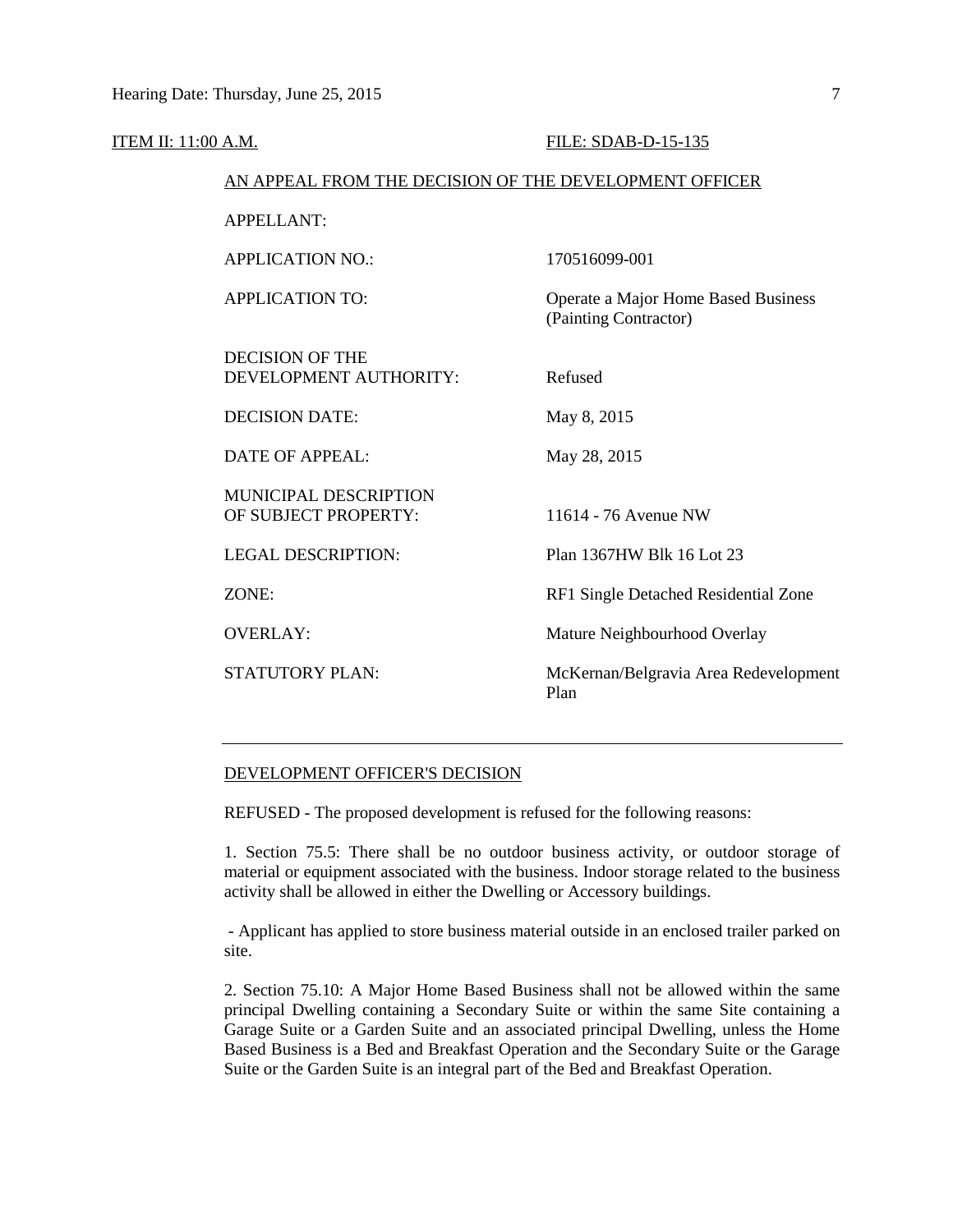- Conflicting use exists. Subject property was approved for a Secondary Suite in July 2012, address BSMT-11614-76 Avenue NW.

Note: Unless otherwise stated, all above references to section numbers refer to the authority under the Edmonton Zoning Bylaw 12800.

#### APPELLANT'S SUBMISSION

I wish to appeal the decision of being denied for operating a home based business due to the fact that the property has been approved for secondary suite, but is not being used as a secondary suite.

#### SUBDIVISION AND DEVELOPMENT APPEAL BOARD OFFICER'S COMMENTS

Section 686(1)(a)(i) of the *Municipal Government Act* states "a development appeal to a subdivision and development appeal board is commenced by filing a notice of the appeal, containing reasons, with the board within 14 days….after the date on which the person is notified of the order or decision or the issuance of the development permit."

The decision of refusal by the Development Officer is dated May 8, 2015. Fourteen days from the decision date is May 22, 2015 and the Notice of Appeal was filed on May 28, 2015.

**It should be noted,** included in the Sustainable Development Department's POSSE system, under "Shared with SDAB", is a Canada Post Registered Mail Delivery, dated May 19, 2015 that confirms the notice of refusal was delivered on May 15, 2015. **A copy of the document is on file.**

A **Major Home Based Business** is a Discretionary Use in the RF1 Single Detached Residential Zone, Section 110.3(7).

Under Section 7.3(7), **Major Home Based Business** means development consisting of the use of an approved Dwelling or Accessory building by a resident of that Dwelling for one or more businesses such businesses may generate more than one business associated visit per day. The business use must be secondary to the residential Use of the building and shall not change the residential character of the Dwelling or Accessory building. The Dwelling may be used as a workplace by a non-resident. This Use Class includes Bed and Breakfast Operations but does not include General Retail Sales.

Section 75.5 states that there shall be no outdoor business activity, or outdoor storage of material or equipment associated with the business. Indoor storage related to the business activity shall be allowed in either the Dwelling or Accessory buildings.

**The Development Officer determined outside storage of business materials in an enclosed trailer parked on Site has been applied for and contravenes Section 75.5.**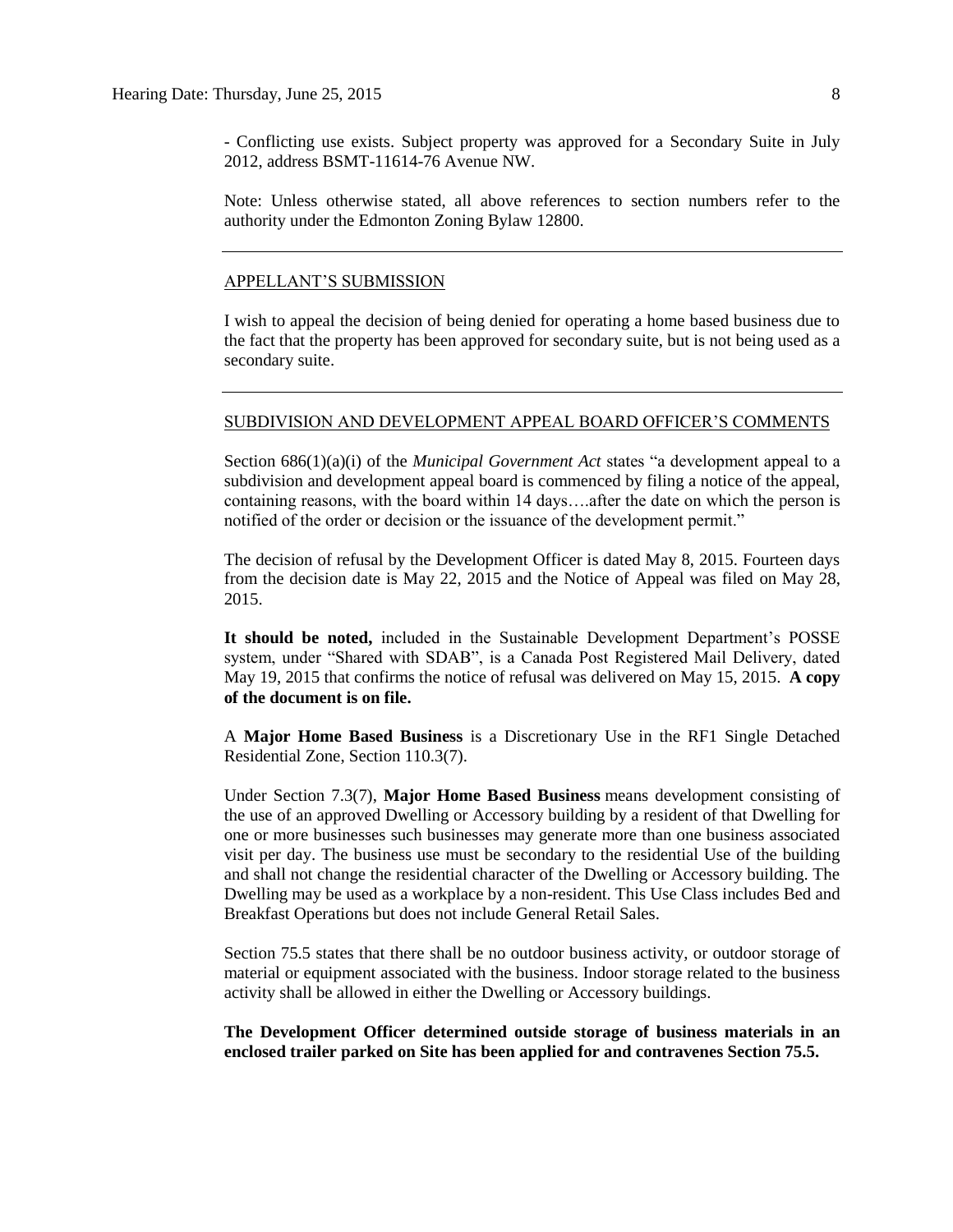Section 75.10 states a Major Home Based Business shall not be allowed within the same principal Dwelling containing a Secondary Suite or within the same Site containing a Garage Suite or a Garden Suite and an associated principal Dwelling, unless the Home Based Business is a Bed and Breakfast Operation and the Secondary Suite or the Garage Suite or the Garden Suite is an integral part of the Bed and Breakfast Operation.

### **The Development Officer determined a conflicting Use exists. The subject property was approved for a Secondary Suite in July 2012; address BSMT-11614-76 Avenue NW and contravenes Section 75.10.**

Section 75 states that a [Major Home Based Business](javascript:void(0);) shall comply with the following regulations:

- 1. there shall be no exterior display or advertisement other than an identification plaque or Sign a maximum of 20 centimetres by 30.5 centimetres in size located on the Dwelling;
- 2. there shall be no mechanical or electrical equipment used that creates external noise, or visible and audible interference with home electronics equipment in adjacent Dwellings;
- 3. the Major Home Based Business shall not generate pedestrian or vehicular traffic, or parking, in excess of that which is characteristic of the Zone in which it is located;
- 4. the number of non-resident employees or business partners working on-site shall not exceed two at any one time;
- 5. …
- 6. the Major Home Based Business shall not change the principal character or external appearance of the Dwelling of Accessory buildings;
- 7. …
- 8. in addition to the information requirements of subsection 13.2 of this Bylaw, each application for a Development Permit for the Use Class Major Home Based Business shall include a description of the business to be undertaken at the premises, an indication of the number of business visits per week, provision for parking, and where any materials or equipment associated with the business use are to be stored; and
- 9. the Major Home Based Business shall not be allowed if, in the opinion of the Development Officer, such Use would be more appropriately located in a Commercial or Industrial Zone having regard for the overall compatibility of the Use with the residential character of the area.
- 10. …

Section 814.1 states the purpose of the Mature Neighbourhood Overlay is to ensure that new low density development in Edmonton's mature residential neighbourhoods is sensitive in scale to existing development, maintains the traditional character and pedestrian-friendly design of the streetscape, ensures privacy and sunlight penetration on adjacent properties and provides opportunity for discussion between applicants and neighbouring affected parties when a development proposes to vary the Overlay regulations.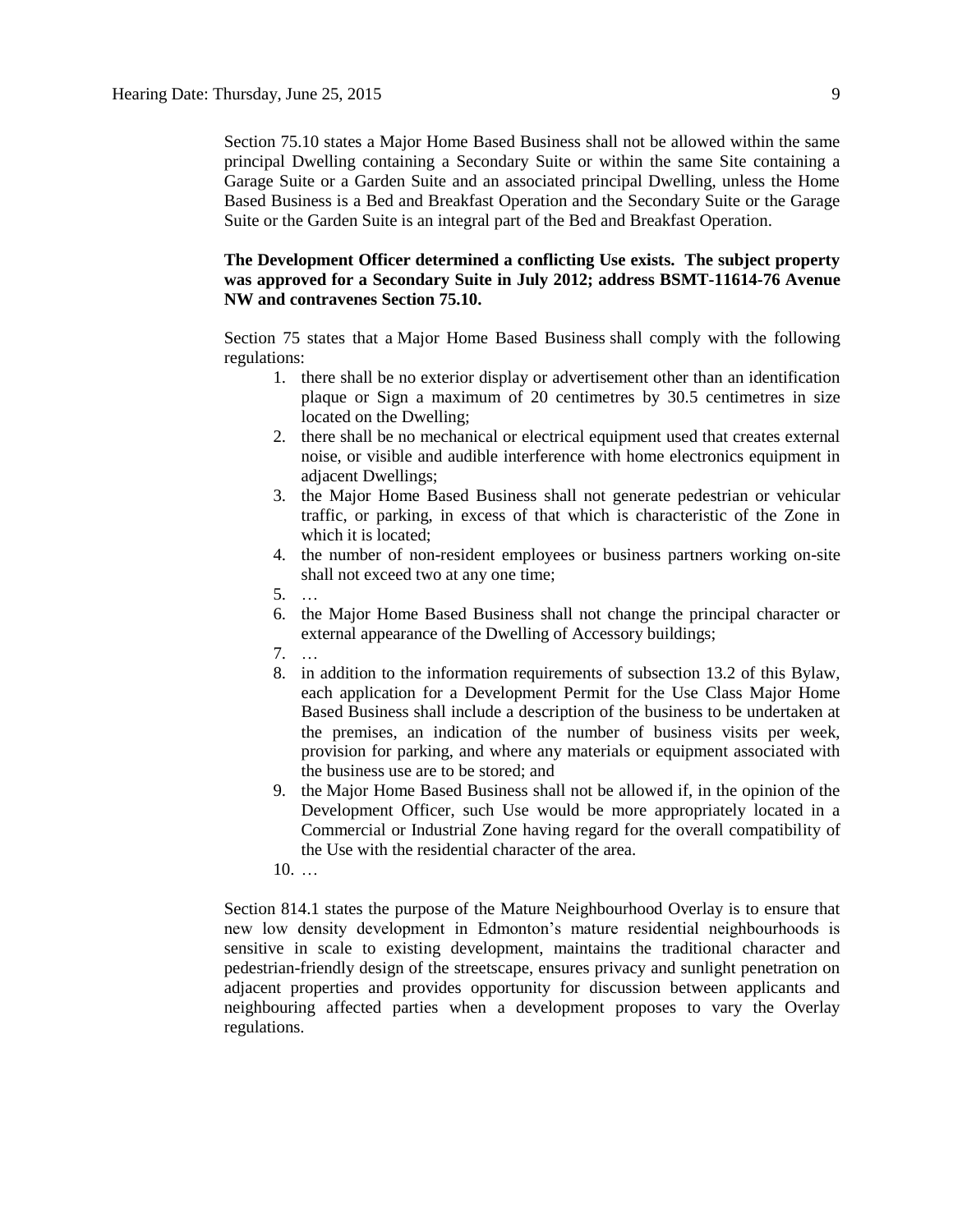Section 110.1 states that the purpose of the Single Detached Zone is to provide for Single Detached Housing while allowing other forms of small scale housing in the form of Secondary Suites, Semi-detached Housing and Duplex Housing under certain conditions.

#### NOTICE TO APPLICANT/APPELLANT

Provincial legislation requires that the Subdivision and Development Appeal Board issue its official decision in writing within fifteen days of the conclusion of the hearing. Bylaw No. 11136 requires that a verbal announcement of the Board's decision shall be made at the conclusion of the hearing of an appeal, but the verbal decision is not final nor binding on the Board until the decision has been given in writing in accordance with the Municipal Government Act.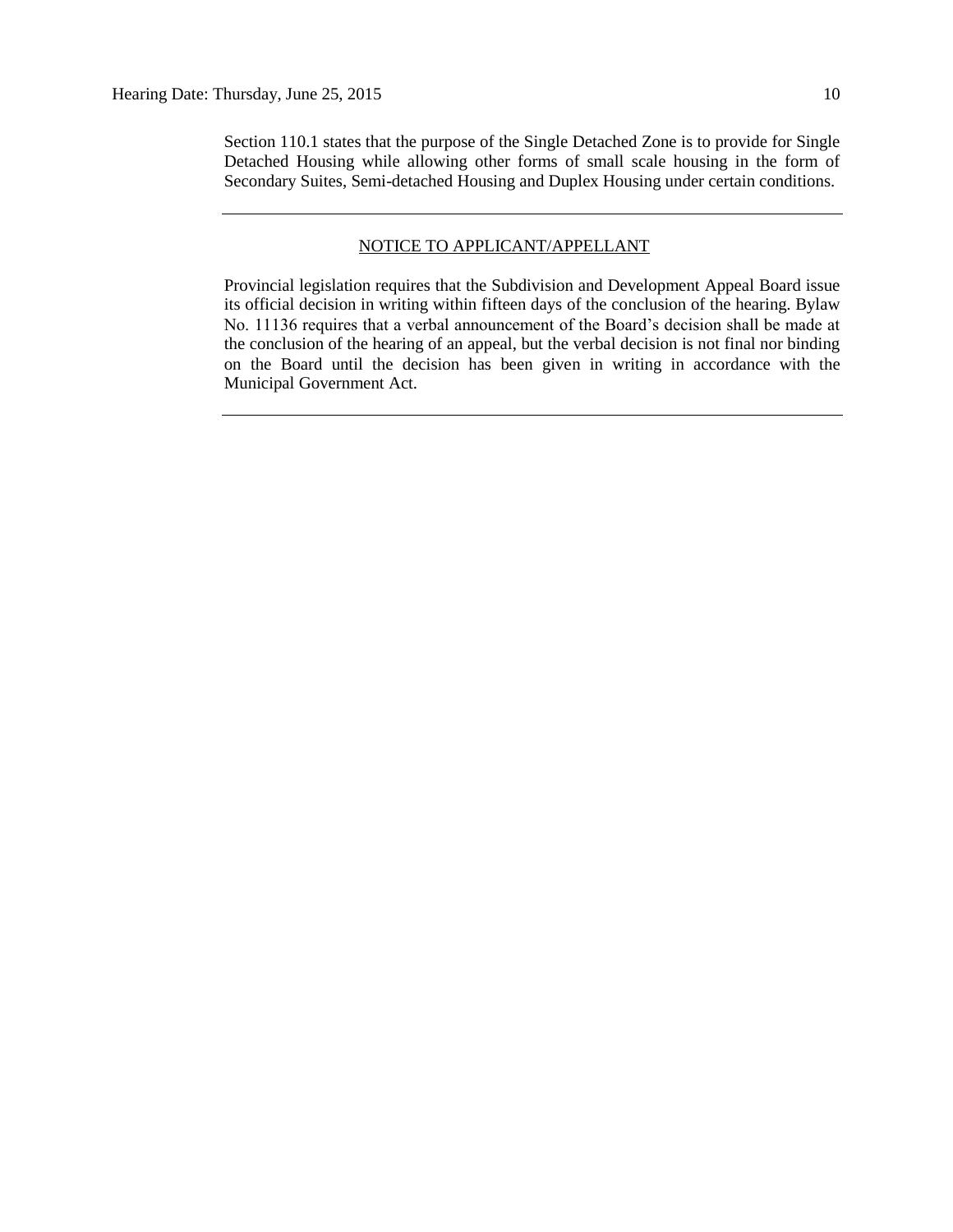